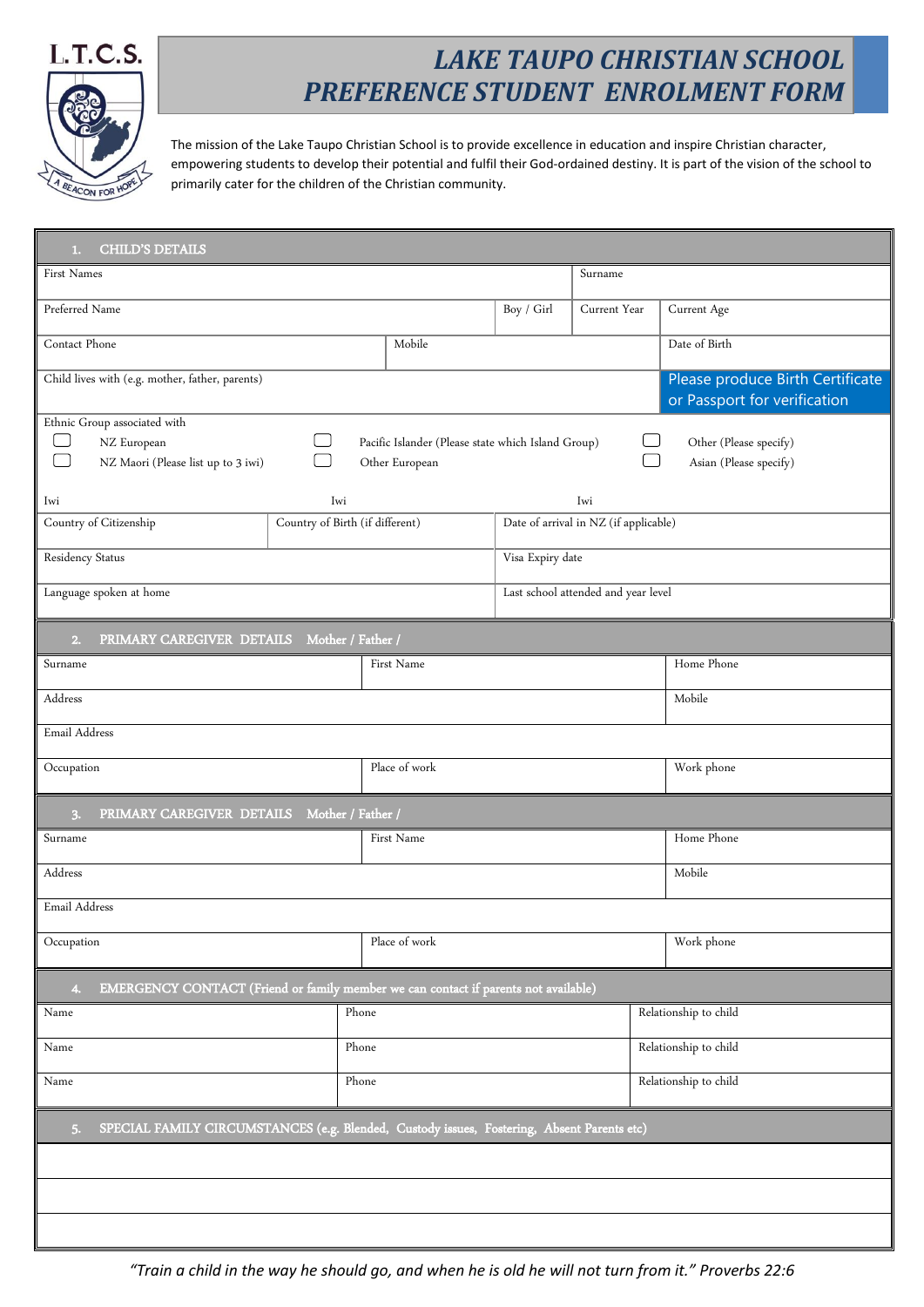| NEW ENTRANTS ONLY<br>6.                                                                                              |                                                                                                                    |                                                 |                                                                                                                                                                               |                                  |                                                      |
|----------------------------------------------------------------------------------------------------------------------|--------------------------------------------------------------------------------------------------------------------|-------------------------------------------------|-------------------------------------------------------------------------------------------------------------------------------------------------------------------------------|----------------------------------|------------------------------------------------------|
|                                                                                                                      |                                                                                                                    |                                                 | EARLY CHILDHOOD EDUCATION - please indicate area of early childhood education attended and number of hours per week for up to three services                                  |                                  |                                                      |
| Kohanga Reo                                                                                                          | Playcentre                                                                                                         | Kindergarten or<br>Education and Care<br>Centre | Home-Based Services                                                                                                                                                           | Playgroup                        | Correspondence School<br>Te Aho o te Kura<br>Pounamu |
|                                                                                                                      |                                                                                                                    |                                                 |                                                                                                                                                                               |                                  |                                                      |
| Please tick the appropriate box                                                                                      |                                                                                                                    | Attended but only<br>outside New Zealand        | Attended, but don't know<br>what type of service                                                                                                                              | Did not Attend                   | Unable to establish if<br>attended or not            |
|                                                                                                                      |                                                                                                                    |                                                 |                                                                                                                                                                               |                                  |                                                      |
| holiday or had a family occasion etc.                                                                                |                                                                                                                    |                                                 | Did the child regularly attend Early Childhood Education? i.e. the child was booked into sessions each week or fortnight and generally went to these sessions unless sick, on |                                  |                                                      |
| Yes, for the last ________________________ years                                                                     |                                                                                                                    |                                                 | Not regularly, only occasionally with no on-going schedule                                                                                                                    | No, did not attend ECE           |                                                      |
| <b>HEALTH DETAILS</b><br>7.                                                                                          |                                                                                                                    |                                                 |                                                                                                                                                                               |                                  |                                                      |
| Doctor                                                                                                               |                                                                                                                    | Phone                                           |                                                                                                                                                                               | current immunisation certificate | Please attach a copy of your child's                 |
|                                                                                                                      | Please list any health problems that we should be aware of including severity and frequency                        |                                                 |                                                                                                                                                                               |                                  |                                                      |
|                                                                                                                      | (e.g. allergies, asthma, diabetes, epilepsy, hay fever, sight, hearing, speech, medication, physical disabilities) |                                                 |                                                                                                                                                                               |                                  |                                                      |
|                                                                                                                      |                                                                                                                    |                                                 |                                                                                                                                                                               |                                  |                                                      |
|                                                                                                                      | Please provide details of any medication your child requires                                                       |                                                 |                                                                                                                                                                               |                                  |                                                      |
|                                                                                                                      | Are there any special abilities / needs / issues the school should be aware of concerning your child?              |                                                 |                                                                                                                                                                               |                                  |                                                      |
|                                                                                                                      |                                                                                                                    |                                                 |                                                                                                                                                                               |                                  |                                                      |
| PREVIOUS SCHOOL<br>8.                                                                                                |                                                                                                                    |                                                 |                                                                                                                                                                               |                                  |                                                      |
| Last School or Pre-school attended, and address                                                                      |                                                                                                                    |                                                 |                                                                                                                                                                               |                                  |                                                      |
| Date last attended                                                                                                   |                                                                                                                    |                                                 | Date last attended                                                                                                                                                            |                                  |                                                      |
| Has your child ever been stood down, dismissed or refused attendance to any other school YES / NO<br>Details if yes: |                                                                                                                    |                                                 |                                                                                                                                                                               |                                  |                                                      |
|                                                                                                                      |                                                                                                                    |                                                 |                                                                                                                                                                               |                                  |                                                      |
| Reason for selecting Lake Taupo Christian School:                                                                    |                                                                                                                    |                                                 |                                                                                                                                                                               |                                  |                                                      |
|                                                                                                                      |                                                                                                                    |                                                 |                                                                                                                                                                               |                                  |                                                      |
|                                                                                                                      |                                                                                                                    |                                                 |                                                                                                                                                                               |                                  |                                                      |
| <b>SIBLINGS</b><br>9.                                                                                                |                                                                                                                    |                                                 |                                                                                                                                                                               |                                  |                                                      |
| Other children in family of school age and younger                                                                   |                                                                                                                    |                                                 | Date of Birth                                                                                                                                                                 |                                  | Applying for admission? YES / NO                     |
|                                                                                                                      |                                                                                                                    |                                                 |                                                                                                                                                                               |                                  |                                                      |
|                                                                                                                      |                                                                                                                    |                                                 |                                                                                                                                                                               |                                  |                                                      |
|                                                                                                                      |                                                                                                                    |                                                 |                                                                                                                                                                               |                                  |                                                      |
|                                                                                                                      |                                                                                                                    |                                                 |                                                                                                                                                                               |                                  |                                                      |
|                                                                                                                      | If not applying for admission for siblings, please explain                                                         |                                                 |                                                                                                                                                                               |                                  |                                                      |

*"Train a child in the way he should go, and when he is old he will not turn from it." Proverbs 22:6*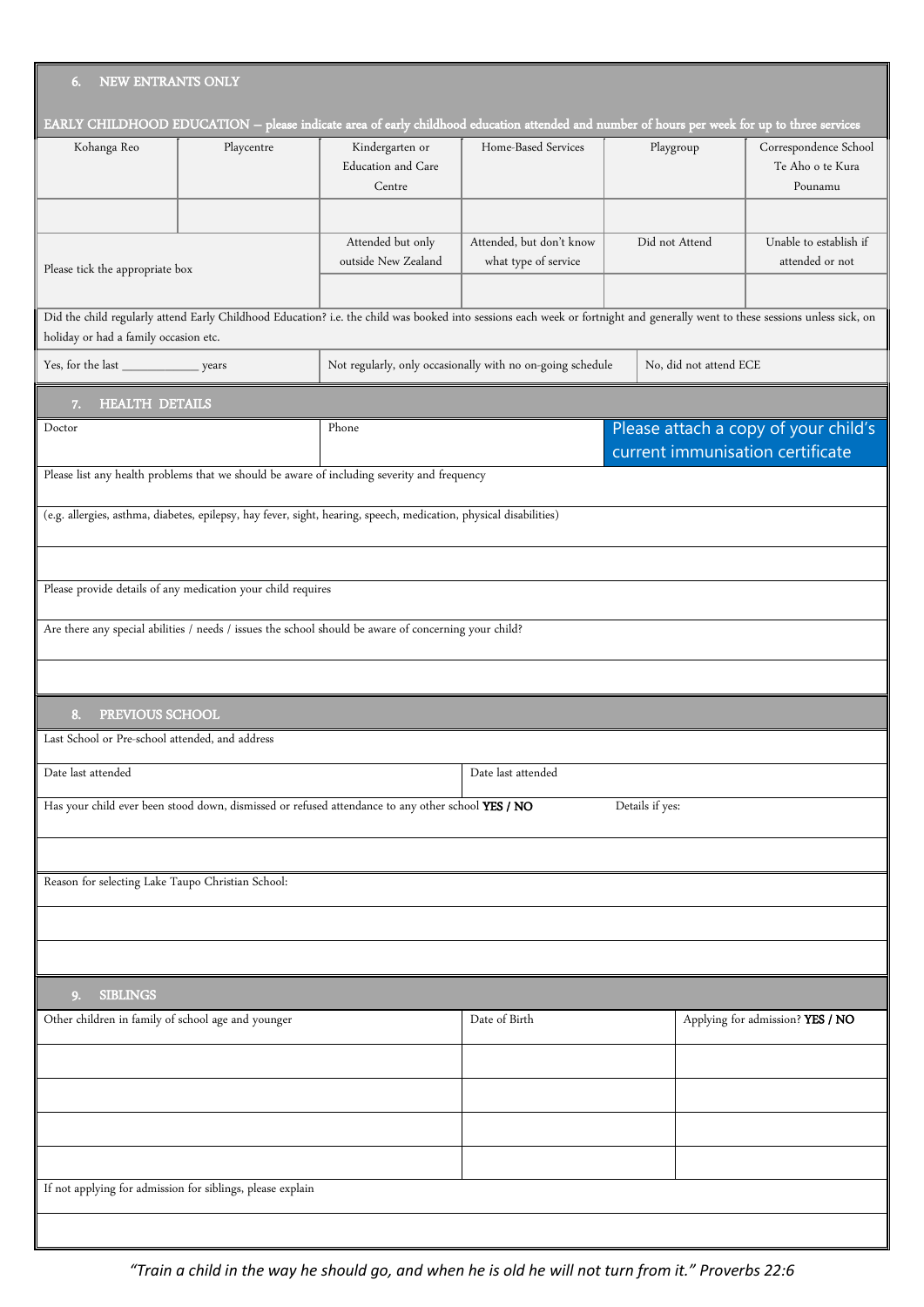Private Lessons

Hobbies / Interests / Clubs

## STATEMENT OF FAITH

The Lake Taupo Christian School is a private school, integrated with the state system and not affiliated to any one church or any one denomination, but seeks to minister to the body of Christ and in particular to the children of parents who fully support the statement of faith.

- We believe in the Holy Trinity; Father, Son and Holy Spirit, the one and only living and true God, the creator of heaven and earth.
- We believe in Jesus Christ, God's only son, who was born of the Virgin Mary, was crucified, died and was buried. On the third day he rose from the dead and ascended into heaven. He will come again to judge the living and the dead.
- We believe that the holy scriptures are the inspired and infallible record of the revelation of God to man, and are the supreme authority in all matters of life and faith.
- We believe that the one true Church is the invisible body of Christ, to which all God's born-again people belong and in which they are united through the Holy Spirit.

I agree with and am able to uphold the school's statement of faith.

|                    |          | Church attended and the state of the state of the state of the state of the state of the state of the state of |          |  |  |
|--------------------|----------|----------------------------------------------------------------------------------------------------------------|----------|--|--|
| Address            |          |                                                                                                                |          |  |  |
| Pastor's Name      |          |                                                                                                                |          |  |  |
| Father, Christian: | YES / NO | Mother, Christian:                                                                                             | YES / NO |  |  |

*The information on this form is collected to form part of the essential information the school holds on your child. The*  information collected will be used by the school for the following purposes: enrolling your child at school, assessing the *education needs of your child and ensuring that education services and resources in respect of your child are provided to the school. The records made from this information may be viewed on request at the school. The information collected may be disclosed to education and health sector agencies in accordance with the principles of the Privacy Act. Except with your specific authorisation, it will not be disclosed to any other person or agency unless such disclosure is authorised or required by law.*

*"Train a child in the way he should go, and when he is old he will not turn from it." Proverbs 22:6*